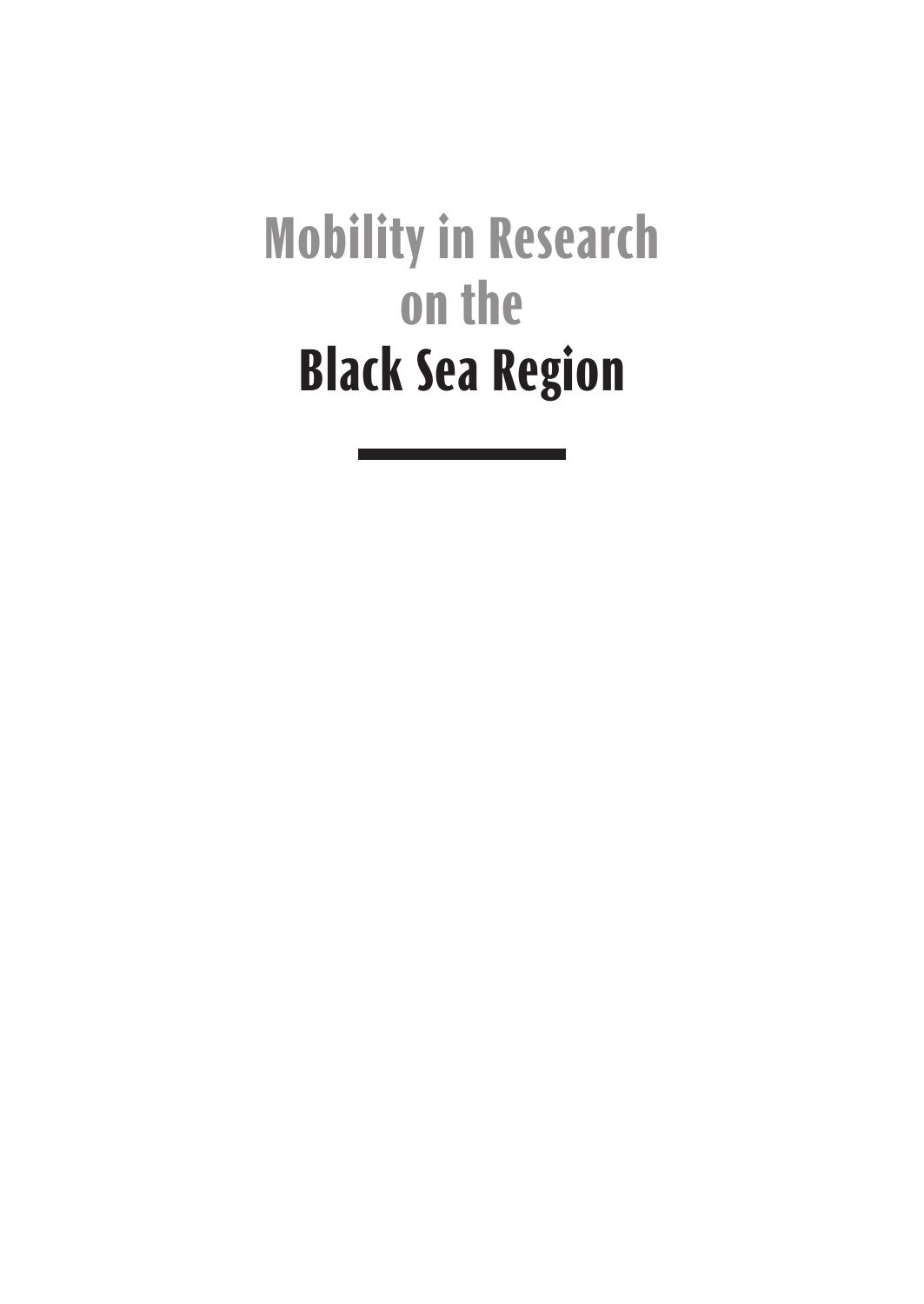# **PONTICA ET MEDITERRANEA**

# **Vol. VI**

Editorial Board: Victor Cojocaru (editor-in-chief) David Braund, Thibaut Castelli, Altay Coşkun, Mădălina Dana, Lavinia Grumeza, Joachim Hupe, Alexander Rubel, and Diana Stah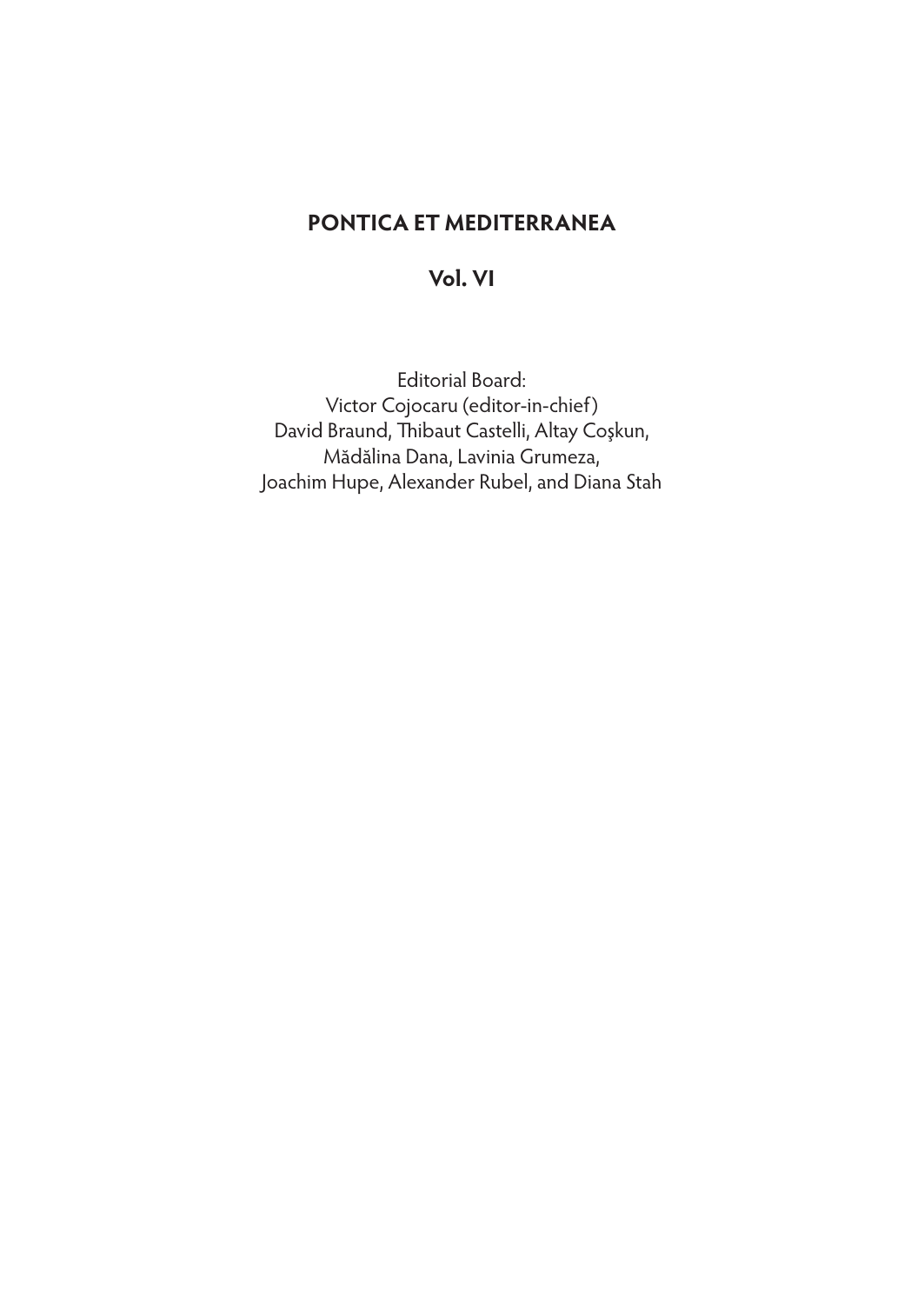# **Mobility in Research on the Black Sea Region**

**Editors:** Victor Cojocaru & Alexander Rubel

> **in collaboration with:**  Diana Stah & Thibaut Castelli

The Proceedings of the International Symposium organized by the Iaşi Branch of the Romanian Academy, in collaboration with German Cultural Centre of Iaşi ( July 5–10, 2015), supported by the Romanian National Authority for Scientific Research, CNCS – UEFISCDI, project numbers PN-II-ID-PCE-2011-3-0054 and PN-II-ID-PCE-2012-4-0490

> **Mega Publishing House** Cluj‑Napoca 2016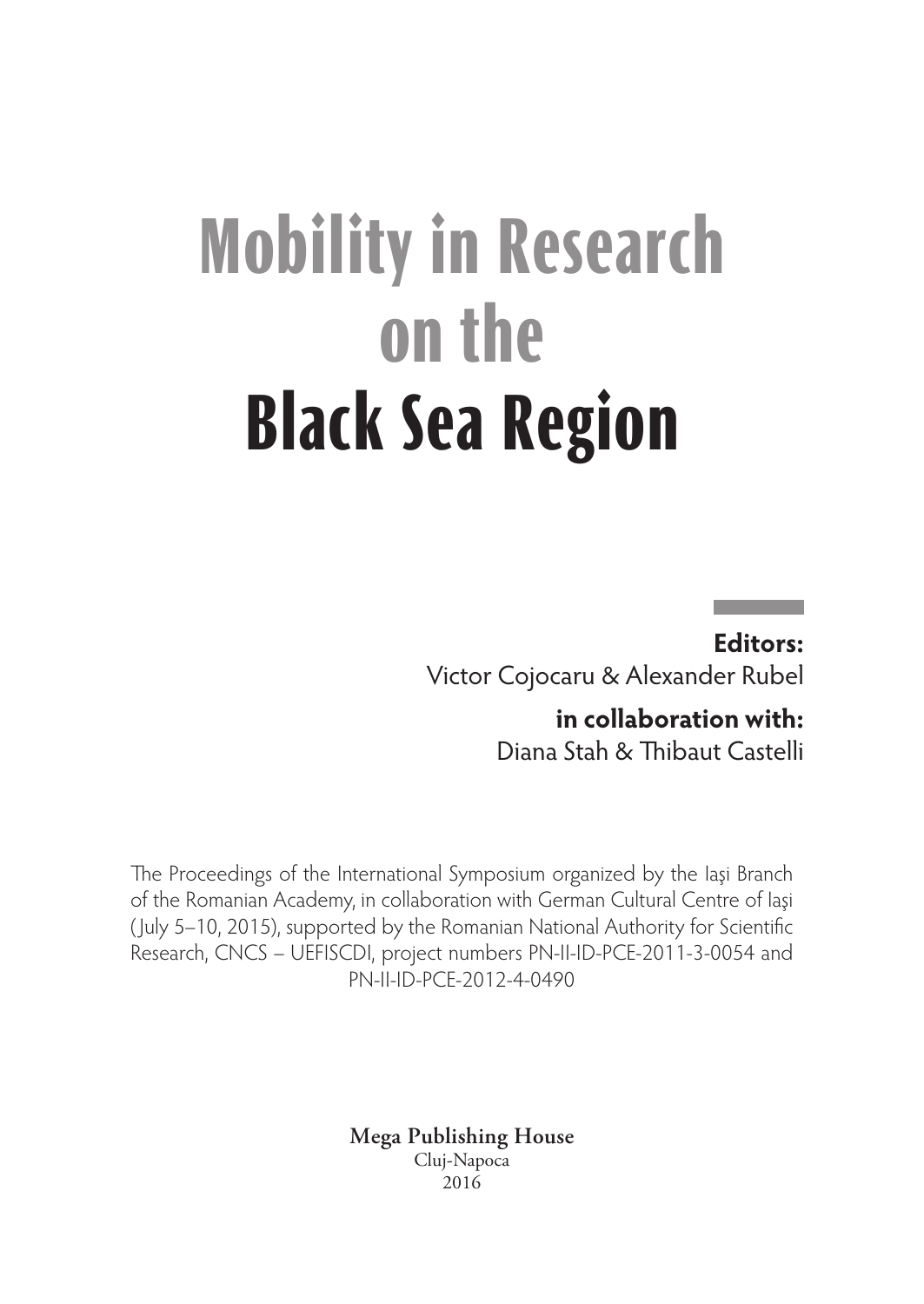DTP and cover: Francisc BAJA

Cover image: Main Itineraries of the (Western) Black Sea in Ancient Times (Drawing by Lavinia Grumeza)

#### **Descrierea CIP a Bibliotecii Naţionale a României COJOCARU, VICTOR**

**Mobility in Research on the Black Sea Region** / Victor Cojocaru, Alexander Rubel; in collaboration with Diana Stah, Thibaut Castelli. - Cluj-Napoca: Mega, 2016 Conține bibliografie ISBN 978-606-543-722-7

I. Rubel, Alexander II. Stah, Diana (colab.) II. Castelli, Thibaut (colab.)

902

© Editors, 2016



Editura Mega | www.edituramega.ro e‑mail: mega@edituramega.ro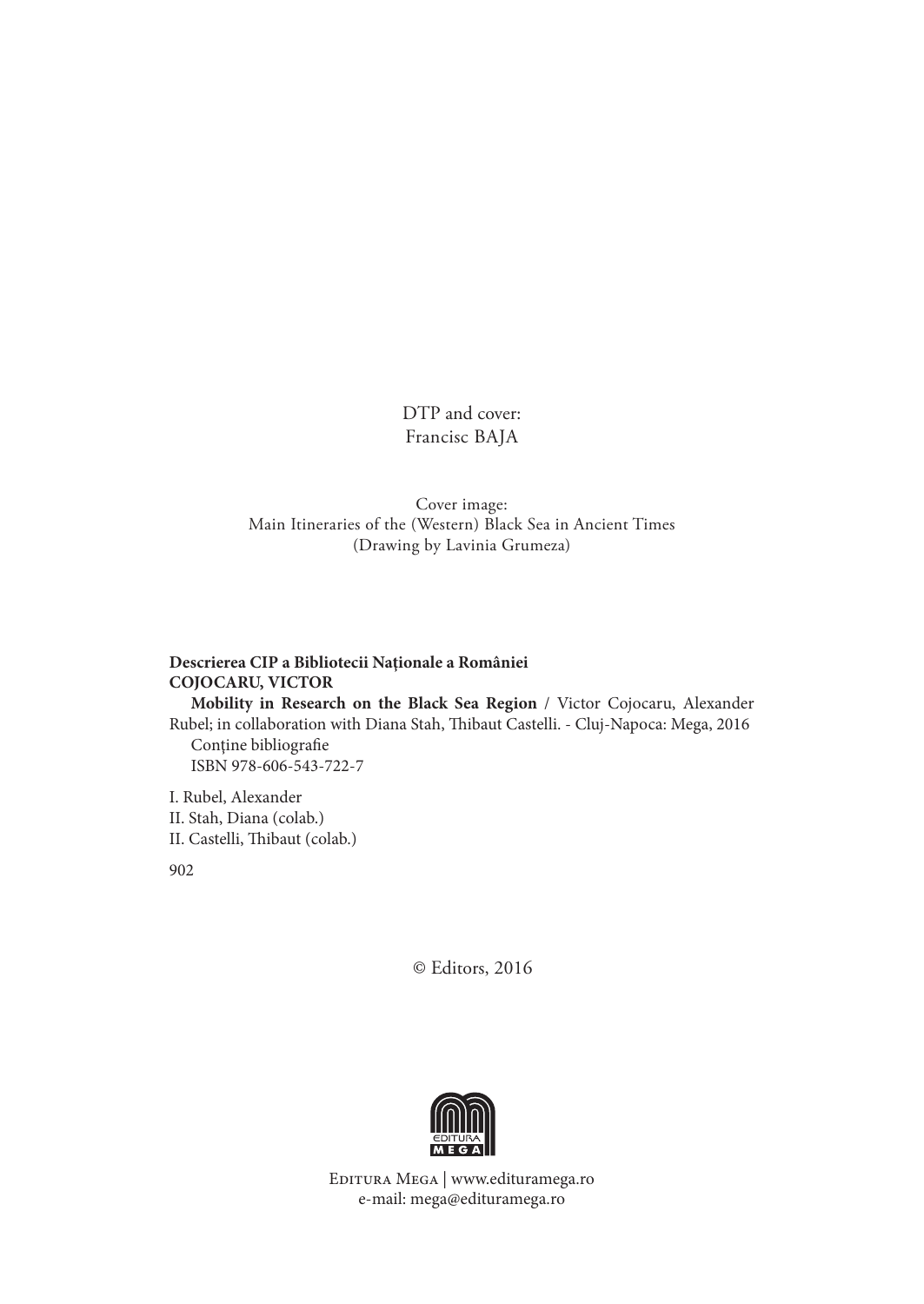# **Contents – Inhalt – Table des matières**

## *I. STATE OF THE ART AND PROSPECTIVE RESEARCH DIRECTIONS*

## **Victor Cojocaru**

| Das Forschungsprojekt "External Relations of the Pontic Greek Cities in<br>Hellenistic and Roman Times" (PN-II-ID-PCE-2011-3-0054). Ergebnisse |  |
|------------------------------------------------------------------------------------------------------------------------------------------------|--|
| <b>Alexander Rubel</b>                                                                                                                         |  |
| Das Forschungsprojekt "The ,Other' in Action. The Barbarization of<br>Rome and the Romanization of the World" (PN-II-ID-PCE-2012-4-0490).      |  |
|                                                                                                                                                |  |
| Altay Coşkun<br>Heinz Heinen und die bosporanischen Könige: Eine Projektbeschreibung51                                                         |  |
| Johannes Nollé, Marta Oller Guzmán                                                                                                             |  |
| Foreigners and the Foreign in some Black Sea Area Epigrams: Towards a                                                                          |  |
| Sever-Petru Boțan, Costel Chiriac                                                                                                              |  |
| State of the Art and Prospective Research Directions on Hellenistic and                                                                        |  |
| II. LITERARY SOURCES AND EPIGRAPHY                                                                                                             |  |

# **David Braund**

|  |  | Wagons, Wallies and Wisdom: Scythians, Bosporans and Greeks in |  |  |
|--|--|----------------------------------------------------------------|--|--|
|  |  |                                                                |  |  |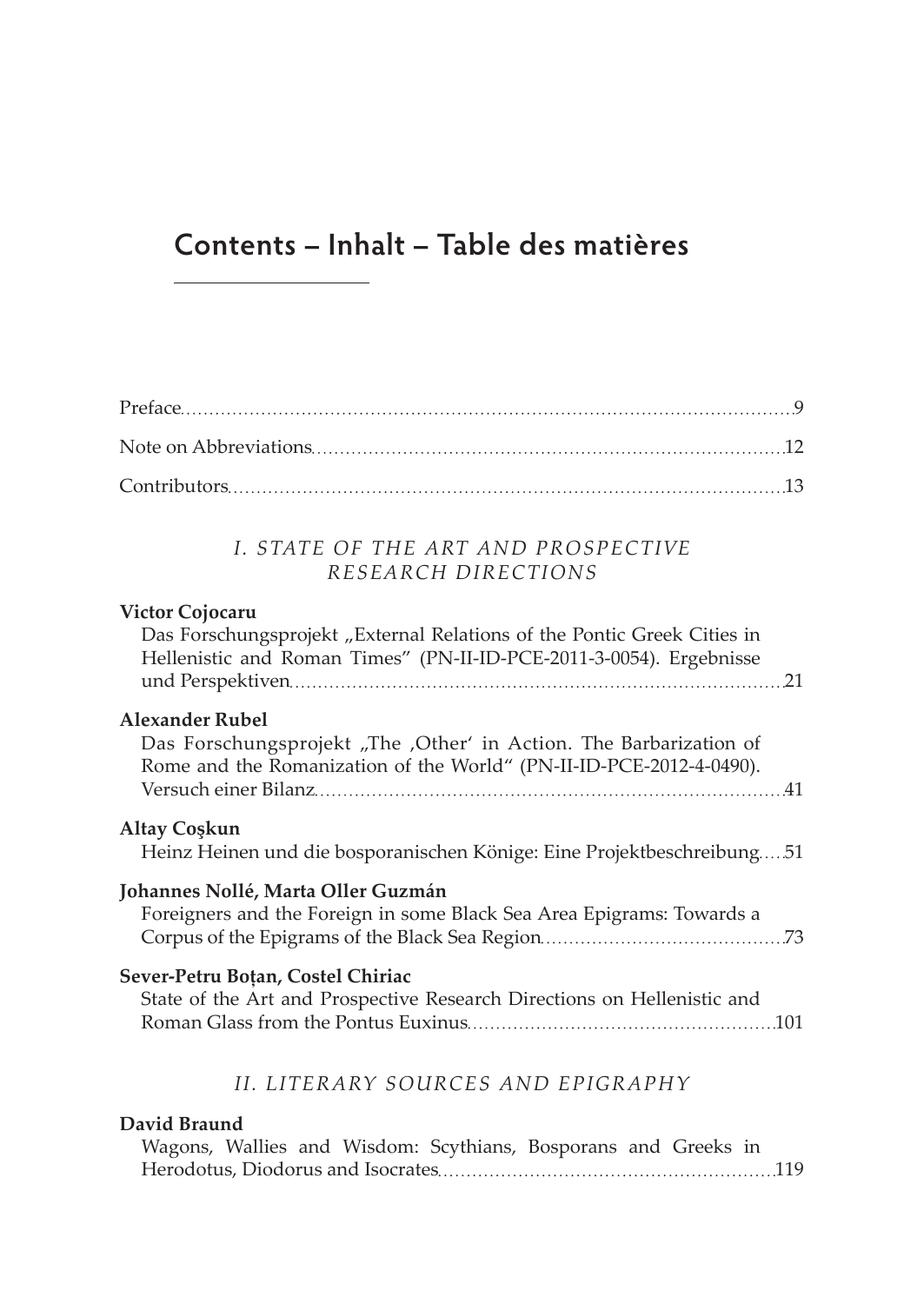| Johanna Leithoff                                                                                                                                                    |
|---------------------------------------------------------------------------------------------------------------------------------------------------------------------|
| Alexander Baumgarten<br>The Concept of Leisure $(\sigma \chi \circ \lambda \eta)$ : From Thematic Unity to the Cosmological                                         |
| <b>Anna Ginestí Rosell</b><br>Fremde Klänge, fremde Bilder? Grabinschriften für Personen aus dem                                                                    |
| Tassilo Schmitt<br>Φασιανός, "vom Phasis". Komisches und Exotisches von Fasanen und                                                                                 |
| <b>Thibaut Castelli</b><br>Les conditions de la navigation commerciale dans l'ouest de la mer Noire                                                                 |
| Livia Buzoianu<br>Les relations économiques de Callatis à l'époque hellénistique basées sur                                                                         |
| Luis Ballesteros Pastor<br>The Satrapy of Western Armenia in the Mithridatid Kingdom 273                                                                            |
| Mustafa H. Sayar<br>Die Beziehungen der Bevölkerung der griechischen Poleis des Propontis-<br>Gebiets und der westpontischen Küste von der hellenistischen Zeit bis |
| Ligia Ruscu<br>Griechen, Römer und Einheimische in Poleis von Thrakien und Pontus  301                                                                              |
| <b>Claire Barat</b><br>Les habitants de Sinope, entre identité grecque et domination romaine                                                                        |
| Michael A. Speidel<br>Maximinus and the Thracians. Herodian on the Coup of 235, and Ethnic<br>Networks in the Roman Army of the Third Century CE339                 |
| Dan Ruscu<br>Scythians and Places of Exile: The Black Sea in Early Christian Literature367                                                                          |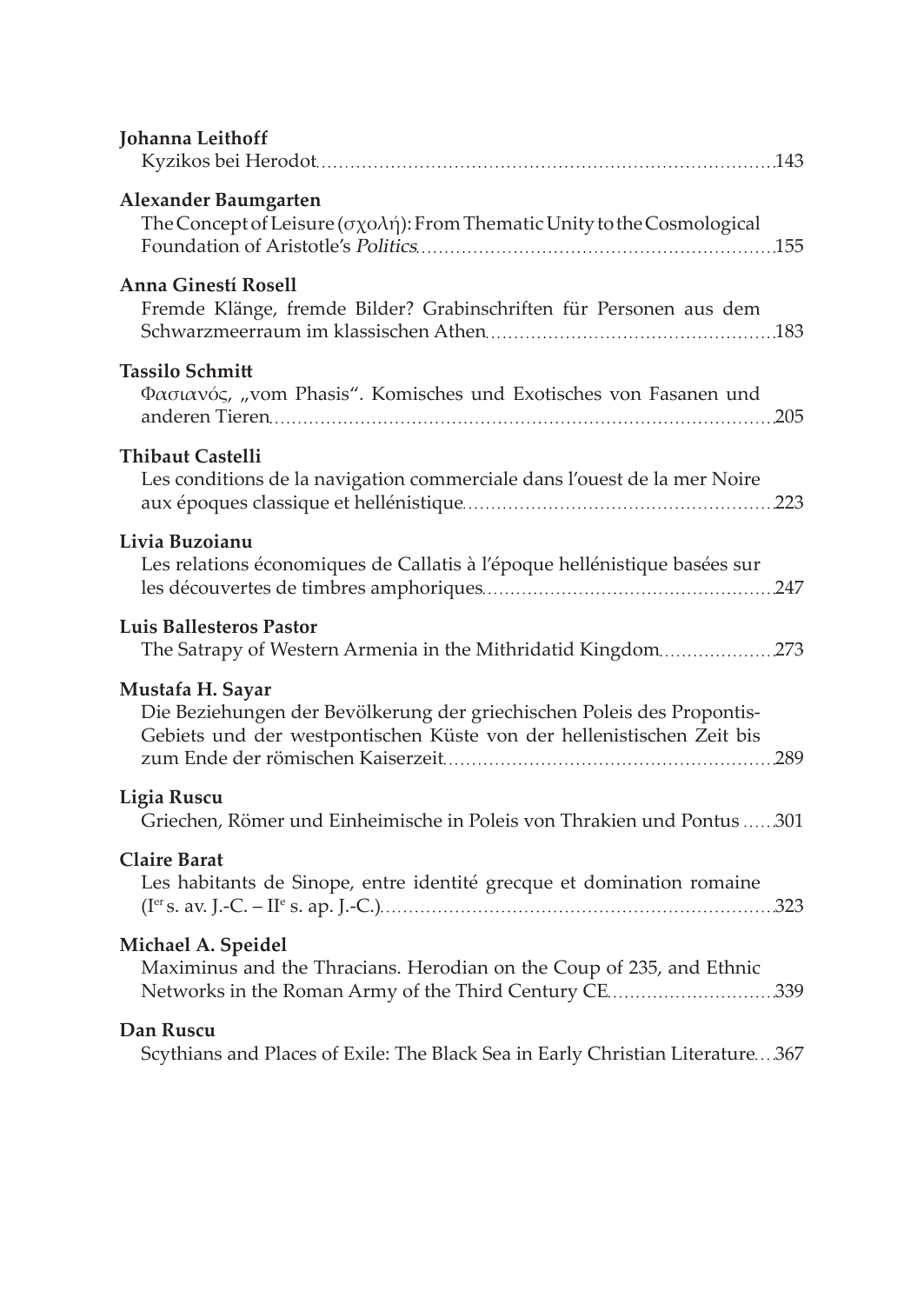## *III. ARCHAEOLOGY, ICONOGRAPHY, NUMISMATICS*

#### **Valentina Mordvintseva**

Barbarians of the North Pontic Region and Their Contacts with Centres of Antique Civilization from the 3rd Century BCE to the mid-3rd Century CE (According to the Research of the Elite Burials) 387

#### **Lavinia Grumeza**

| Sarmatian Personal Ornaments from the South-Eastern Part of the Great                       |  |
|---------------------------------------------------------------------------------------------|--|
| Hungarian Plain During the 1 <sup>st</sup> -3 <sup>rd</sup> Centuries CE: Imports and Local |  |
|                                                                                             |  |

#### **Alexandru Popa**

Untersuchungen zum Fundbestand und zur Verbreitung der kaiserzeitlichen Glasgefäße jenseits der römischen Provinzgrenzen von Dacia und Moesia Inferior 483

#### **Florina Panait Bîrzescu, Iulian Bîrzescu**

| Umdeutungen von Kultbildern in den griechischen Kolonien des |  |  |  |  |  |  |  |  |
|--------------------------------------------------------------|--|--|--|--|--|--|--|--|
|                                                              |  |  |  |  |  |  |  |  |

#### **Lucian Munteanu, Costel Chiriac**

The Hoard with Coins of 'Huşi-Vovrieşti' Type Discovered in Huşi.............541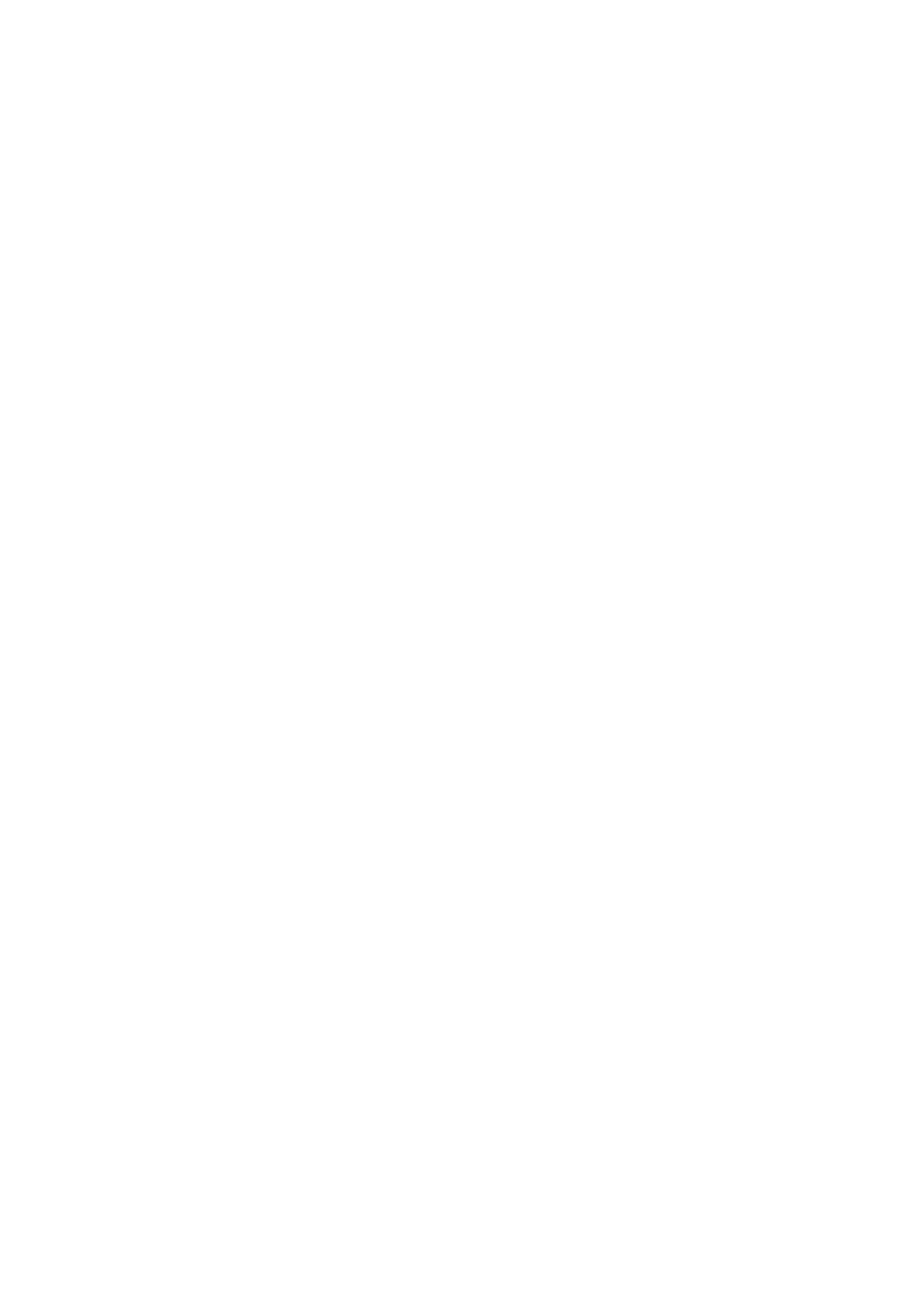# **Preface**

**The events which have occurred in the countries of the Black Sea region** since the 1990s (especially in the last years) demonstrate a need to reflect on the past in order to gain a better understanding of the instability and risks that have emerged. Against such a background, conjoining the research traditions of scholars educated in the West with those of scholars educated in the East provides a good chance to absorb, interpret and integrate the constant flow of new information about the Black Sea region into mainstream western classical scholarship. The 'Mobility' conference brought together 35 scholars from Europe, Asia, and North America, willing to discuss aspects of political, social, cultural, and economic history in Greek, Roman and Byzantine times.

This gathering reflects and exemplifies a tradition of fruitful collaboration between the Institute of Archaeology of Iasi with many academic institutions from Romania abroad. Its roots lie in important earlier initiatives, and in many networking meetings, organized mainly in the last decade. In this respect, the international symposium *Ethnic Contacts and Cultural Exchanges North and West of the Black Sea between the Greek Colonization and the Present* (Iasi, June, 2005) may be mentioned. Next, we would like to pick out three recent networking gatherings. Their proceedings were published and warmly welcomed at national and international level. In 2010, at Constanta took place the conference on 'Foreign relations of the cities of Black Sea area and Asia Minor in Hellenistic and Roman times'. It was followed in 2012, this time in Bucharest, by a national symposium on the topic 'Poleis in the Black Sea region and Propontis in Hellenistic and Roman times'. In 2013 an international symposium was organized again in Constanta – 'Interconnectivity in the Mediterranean and Pontic World during the Hellenistic and Roman Periods'.

Such meetings firmed up the timeline of the topic, and helped to establish a permanent discussion within a research group focused on the Black Sea region in the ancient world. In that way we gradually developed the idea of an interdisciplinary research network of Romanian and foreign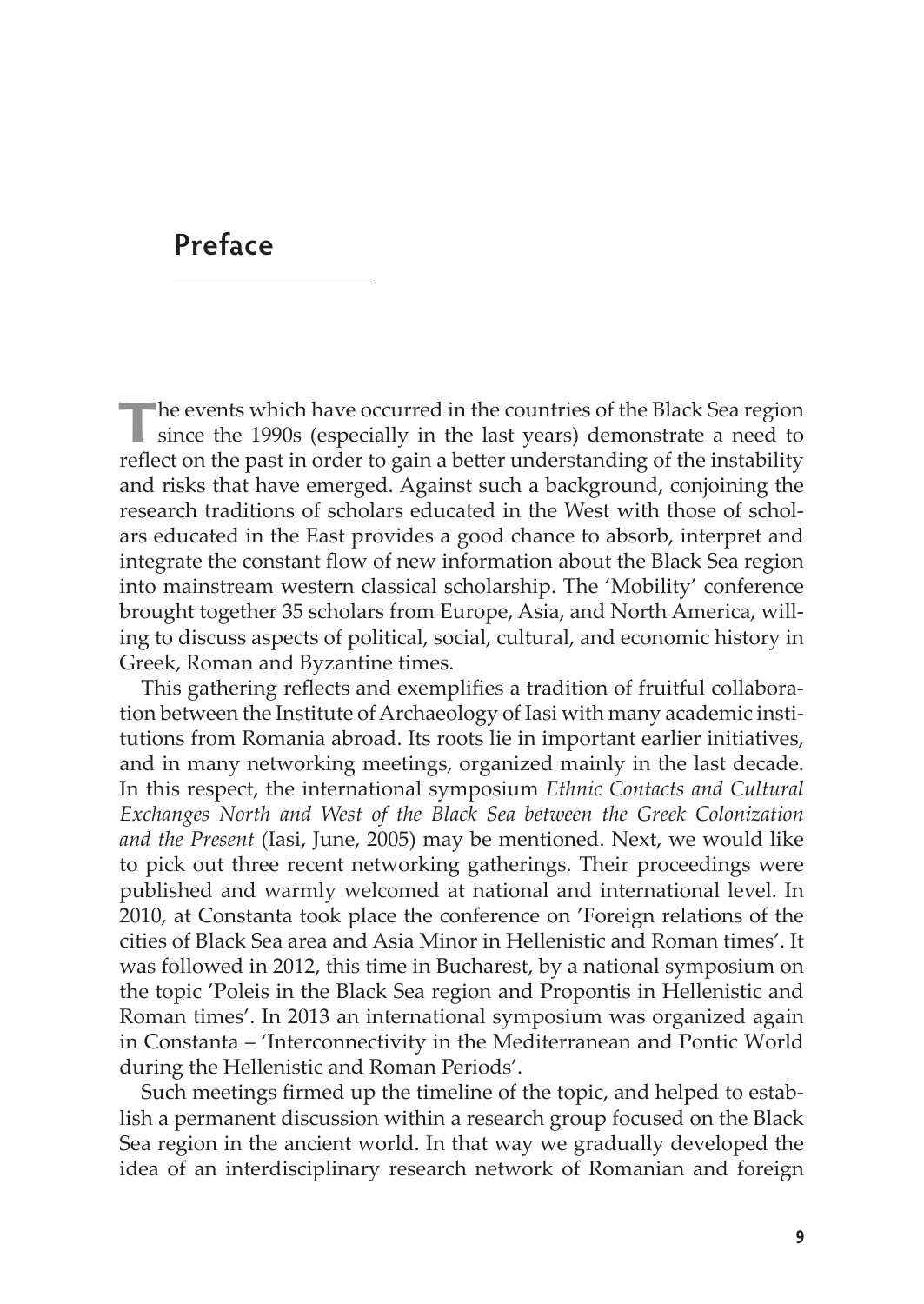#### *Preface*

scholars (especially historians, epigraphists, classical archaeologists and numismatists), which would engage in some large international projects. Among the participants of the current conference, most have contributed to the events mentioned above; some joined our research network even earlier. 'Mobility' provided plenty of opportunities not only for exchanging updates related to recent literary, epigraphic, numismatic, iconographical and archaeological discoveries, but also to share perspectives, methods, and frameworks from which to look at ancient texts and artefacts, whether to gain a better understanding of the past, or to make ancient objects or histories more meaningful for us today.

Out of the 27 papers presented in Iaşi, 19 have been included in this volume; four (by L. Ballesteros Pastor, D. Braund, V. Mordvintseva, and A. Popa) were subsequently admitted as very fitting contributions to the subject of mobility in the Black Sea region. The subsequent collection of papers has been organized into three main blocks based on research fields and chronological criteria. Their content can be easily accessed through the abstracts available in all three languages of the conference.

Charles King, the author of a brilliant history of the Black Sea (Oxford 2004), points out that "Today, there are few places in the world where political elites and average citizens know less about their neighbours than around the Black Sea. But this is a wilful ignorance, furthered by versions of history that take the nation as timeless, the state as predestined, and the region as ephemeral" (p. 239). As a solution to this impasse, the same author proposes to understand the Black Sea as a discrete unit. Rather than dividing it among nations and states, new generations of scholars are uncovering the ways in which what happened in one part of the sea was intimately linked with the fate of every other part of it.

In what follows, we would like to take this opportunity to express our sincere gratitude to the many individuals and institutions that have supported the Mobility conference in Iaşi and/or the publication of its proceedings.

The symposium was organized by the Iaşi Branch of the Romanian Academy, in collaboration with the German Cultural Centre of Iaşi. We are particularly grateful to Mihail Voicu, President of the Iaşi Branch of the Romanian Academy, as well as to Valerica Apopei, George Bilavschi, Sever-Petru Boţan, Cristian Carp, Roxana-Gabriela Curcă, Meda Gâlea, Monalisa Iftene, Lucian Munteanu, Margareta Munteanu and Ionel Tudosă. Their continuous and generous support in the run-up to and during the conference was invaluable. Among the other institutions involved, first mention is owed to the Romanian National Agency for Scientific Research (CNCS – UEFISCDI): we are grateful for its financial support of the conference as well as for the subsidizing of the present publication. We